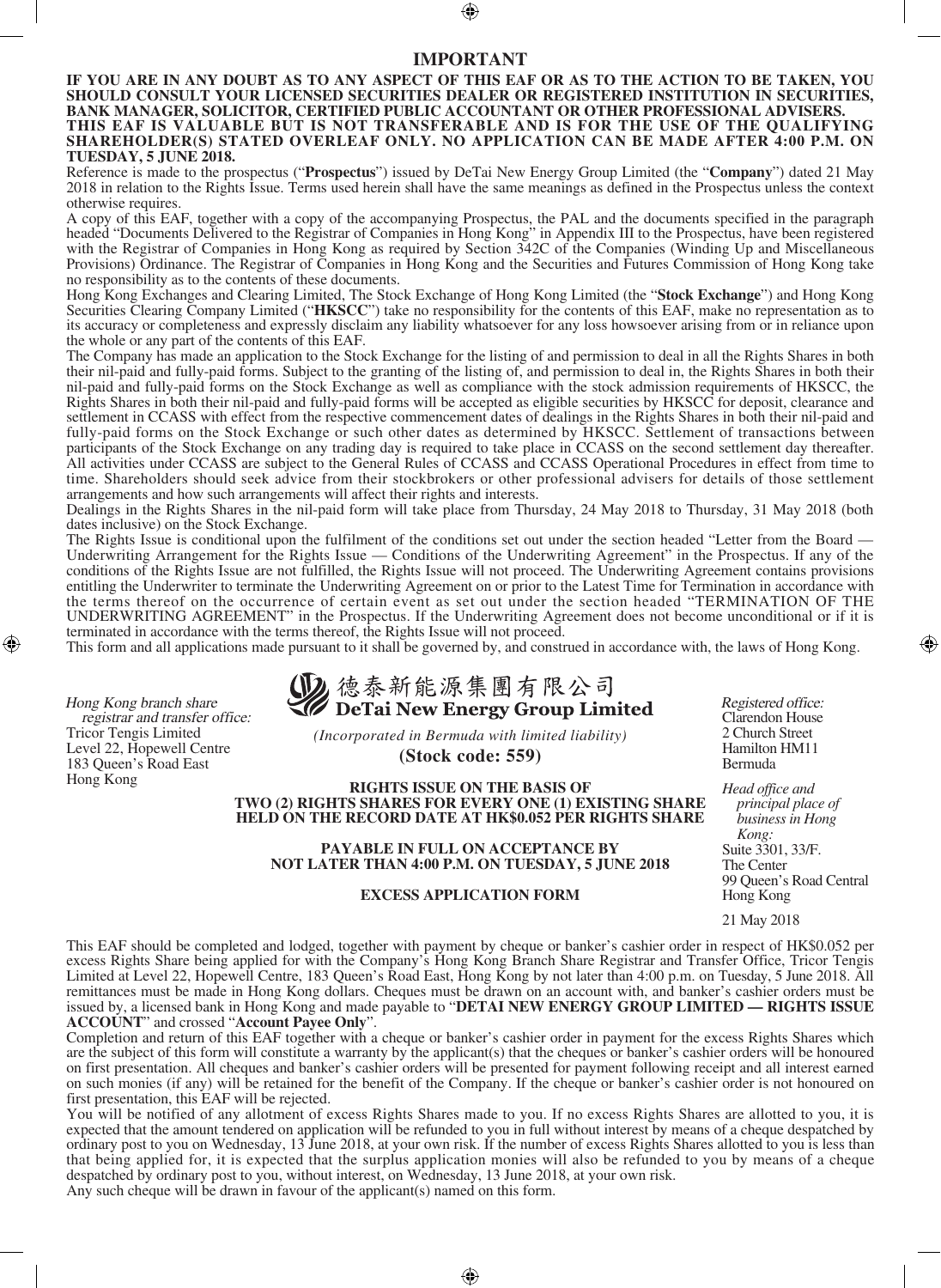Name(s) and address of the Qualifying Shareholder(s)

Application can only be made by the Qualifying Shareholder(s) named here.

To: The Directors DeTai New Energy Group Limited

Dear Sirs,

I/We, being the Qualifying Shareholder(s) named above, hereby irrevocably apply for number of excess Rights Shares specified in Box A at the subscription price of HK\$0.052 per excess Rights Share, in respect of which I/we enclose a separate remittance by cheque or banker's cashier order made payable to "**DETAI NEW ENERGY GROUP LIMITED — EXCESS APPLICATION ACCOUNT**" and crossed "**Account Payee Only**" being the payment in full on application for the below number of excess Rights Shares.

I/We, hereby request you to allot such excess Rights Shares being applied for, or any smaller number, to me/us and to send by ordinary post at my/our risk to the address shown above my/our share certificate(s) for the number of excess Rights Shares as may be allotted to me/us in respect of this application and/or a cheque for any surplus application monies returnable to me/us. I/We understand that the Directors will allocate the excess Rights Shares at their discretion, but on a fair and equitable basis, to Qualifying Shareholders who have applied for excess Rights Shares. I/We acknowledge that I am/we are not guaranteed to be allotted all or any of the excess Rights Shares applied for.

I/We hereby undertake to accept such number of excess Rights Shares as may be allotted to me/us as aforesaid upon the terms set out in the Prospectus and this EAF and subject to the memorandum and bye-laws of the Company, where applicable. In respect of any Rights Shares allotted to me/us, I/we authorise you to place my/our name(s) on the register of members of the Company as the holder(s) of such excess Rights Shares.

| Box A | No. of Excess Rights<br>Shares applied for |                                                                                                                                                                                                                                                                                                                                               | HK\$ (normal rounding to nearest HK\$0.01) |
|-------|--------------------------------------------|-----------------------------------------------------------------------------------------------------------------------------------------------------------------------------------------------------------------------------------------------------------------------------------------------------------------------------------------------|--------------------------------------------|
|       |                                            | Name of bank on which cheque/banker's<br>cashier order is drawn                                                                                                                                                                                                                                                                               |                                            |
|       |                                            | Cheque/banker's cashier order number                                                                                                                                                                                                                                                                                                          |                                            |
|       |                                            |                                                                                                                                                                                                                                                                                                                                               |                                            |
|       |                                            |                                                                                                                                                                                                                                                                                                                                               |                                            |
| (1)   |                                            | $\alpha'$ , $\alpha'$ , $\alpha'$ , $\alpha'$ , $\alpha'$ , $\alpha'$ , $\alpha'$ , $\alpha'$ , $\alpha'$ , $\alpha'$ , $\alpha'$ , $\alpha'$ , $\alpha'$ , $\alpha'$ , $\alpha'$ , $\alpha'$ , $\alpha'$ , $\alpha'$ , $\alpha'$ , $\alpha'$ , $\alpha'$ , $\alpha'$ , $\alpha'$ , $\alpha'$ , $\alpha'$ , $\alpha'$ , $\alpha'$ , $\alpha'$ | (4)                                        |

Signature(s) of Qualifying Shareholder(s) (all joint Qualifying Shareholders must sign)

Date: Contact Telephone No.:

Please staple your payment here

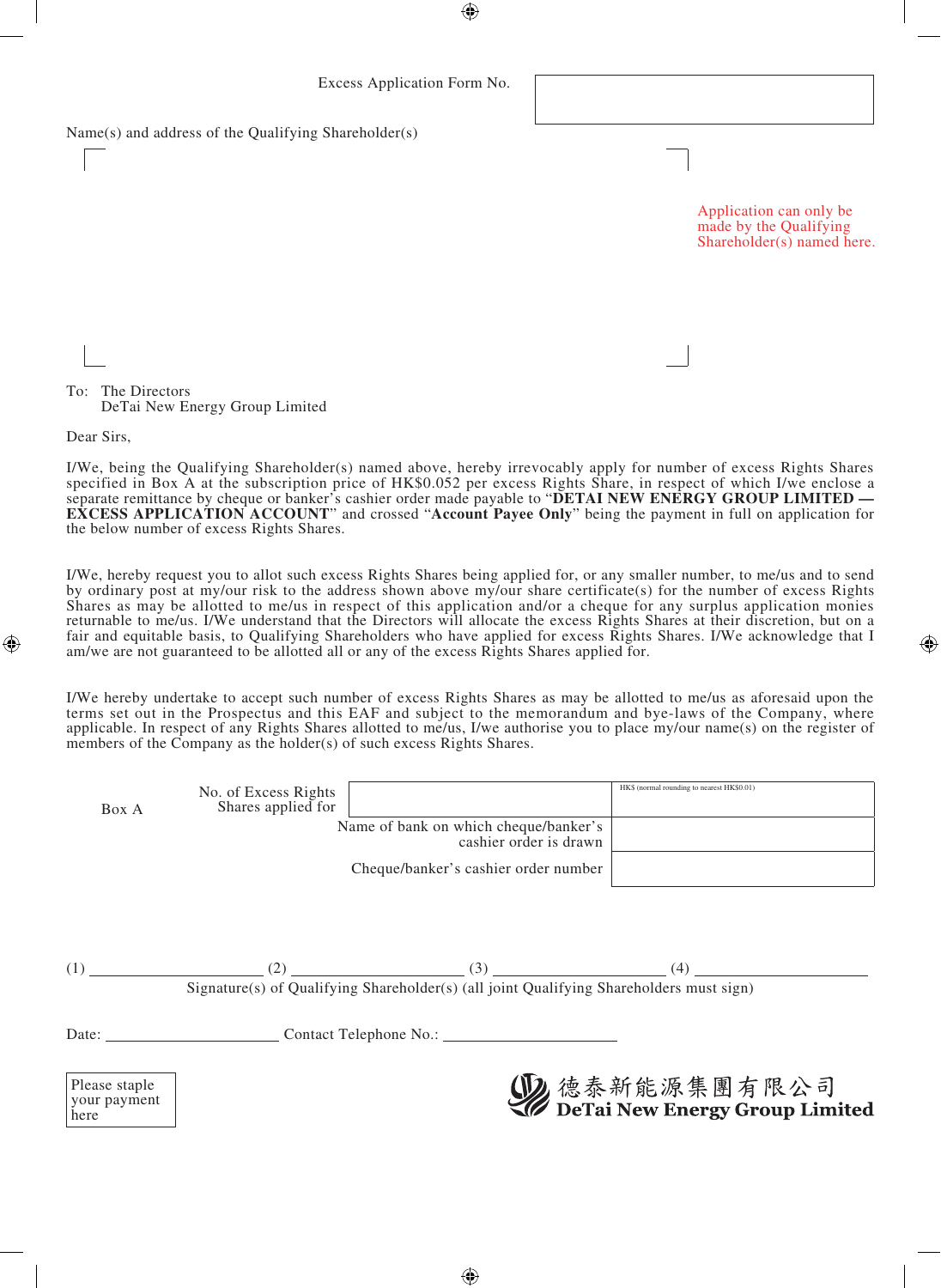**閣下如對本額外申請表格或應採取之行動有任何疑問,應諮詢 閣下之持牌證券交易商或註冊證券機構、銀行經理、律 師、註冊會計師或其他專業顧問。**

**本額外申請表格具有價值,惟不可轉讓,並僅供背頁所列合資格股東使用。於二零一八年六月五日(星期二)下午四時 正後不得提出申請。**

茲提述德泰新能源集團有限公司(「**本公司**」)於二零一八年五月二十一日就供股刊發之章程(「**供股章程**」)。除文 義另有所指外,本表格所用詞彙與供股章程所界定者具有相同涵義。

本額外申請表格連同隨附之供股章程、暫定配額通知書及於供股章程附錄三「送呈香港公司註冊處處長之文件」一段所 述之文件,已依據公司(清盤及雜項條文)條例第342C條之規定送呈香港公司註冊處處長登記。香港公司註冊處處長及 香港證券及期貨事務監察委員會對此等文件之內容概不負責。

香港交易及結算所有限公司、香港聯合交易所有限公司(「**聯交所**」)及香港中央結算有限公司(「**香港結算**」)對本 額外申請表格之內容概不負責,對其準確性或完整性亦不發表任何聲明,並明確表示概不就本額外申請表格全部或任何 部份內容而產生或因倚賴該等內容而引致之任何損失承擔任何責任。

本公司已向聯交所申請批准所有供股股份以未繳股款及繳足股款兩種形式上市及買賣。待未繳股款及繳足股款供股股份 獲批准在聯交所上市及買賣後,及在遵守香港結算之證券收納規定下,未繳股款及繳足股款供股份將獲香港結算接納 為合資格證券,可由未繳股款及繳足股款供股股份在聯交所開始買賣日期或香港結算釐定之有關其他日期起,在中央結 算系統內寄存、結算及交收。聯交所參與者於任何交易日之交易須於其後第二個結算日在中央結算系統內進行交收。所 有中央結算系統之活動均須遵守不時有效之中央結算系統一般規則及中央結算系統運作程序規則進行。股東如對該等結 算安排的詳情及有關安排將如何影響彼等的權利及權益有疑問,應尋求彼等的股票經紀或其他專業顧問之意見。

未繳股款之供股股份將於二零一八年五月二十四日(星期四)至二零一八年五月三十一日(星期四)(包括首尾兩日在 內)期間於聯交所進行買賣。

供股須待供股章程「董事會函件 — 供股之包銷安排 — 包銷協議之條件」一節項下所載之條件獲達成後,方可作實。倘供 股之任何條件不能達成,則不會進行供股。根據包銷協議,包銷商有權在供股章程「終止包銷協議」一節項下所述之若 干情況下,於最後終止時限或之前根據包銷協議之條款終止包銷協議。倘若包銷協議並未成為無條件或倘包銷協議根據 其項下之條款被終止,則不會進行供股。

本表格及據此提出之所有申請均須受香港法例監管並按其詮釋。

香 港 股 份 過 戶 登 記 分 處: 卓 佳 登 捷 時 有 限 公 司 香 港 皇 后 大 道 東183號 合 和 中 心22樓

**DeTai New Energy Group Limited** (於百慕達註冊成立的有限公司) **(股份代號:559)**

德泰新能源集團有限公司

**於記錄日期按每股供股股份0.052港元每持有一(1)股股份 獲發兩(2)股供股股份之基準進行供股**

**股款須不遲於二零一八年六月五日(星期二)下午四時正接納時繳足**

## **額外申請表格**

Clarendon House 2 Church Street Hamilton HM11 Bermuda

註 冊 辦 事 處:

香 港 總 辦 事 處 及 主 要 營 業 地 點: 香港 皇后大道中99號 中環中心33樓3301室

本額外申請表格必須填妥,連同按所申請認購之額外供股股份以每股0.052港元計算之應繳股款支票或銀行本 票,不遲於二零一八年六月五日(星期二)下午四時正交回本公司之香港股份過戶登記分處卓佳登捷時有限公司, 地址為香港皇后大道東183號合和中心22樓。所有股款須以港元繳付,支票必須以香港持牌銀行戶口開出,而 銀行本票須由香港之持牌銀行發出及以「**只准入抬頭人賬戶**」方式劃線開出,並須註明抬頭人為「**DETAI NEW ENERGY GROUP LIMITED — RIGHTS ISSUE ACCOUNT**」。

填妥及交回本額外申請表格連同繳付按本表格所申請額外供股股份之股款支票或銀行本票,即構成申請人作 出之一項保證,支票或銀行本票於首次過戶時將會兑現。所有支票及銀行本票將於收訖後過戶,而因有關股款 所賺取之所有利息(如有)將撥歸本公司所有。倘支票或銀行本票在首次過戶時未能兑現,則本額外申請表格將 遭拒絕受理。

閣下將獲通知獲配發之額外供股股份數目。倘 閣下不獲配發任何額外供股股份,則於申請認購時繳付之股款 將會以支票方式(不計利息)全數退還予 閣下,退款支票預計於二零一八年六月十三日(星期三)以平郵方式郵 寄予 閣下,郵誤風險概由 閣下自行承擔。倘 閣下獲配發之額外供股股份數目少於所申請認購之數目,則 多出之申請認購款項亦將會以支票方式(不計利息)退還予 閣下,退款支票預計將於二零一八年六月十三日(星 期三)以平郵方式郵寄予 閣下,郵誤風險概由 閣下自行承擔。

任何有關支票將以名列本表格之申請人為抬頭人。

二零一八年五月二十一日